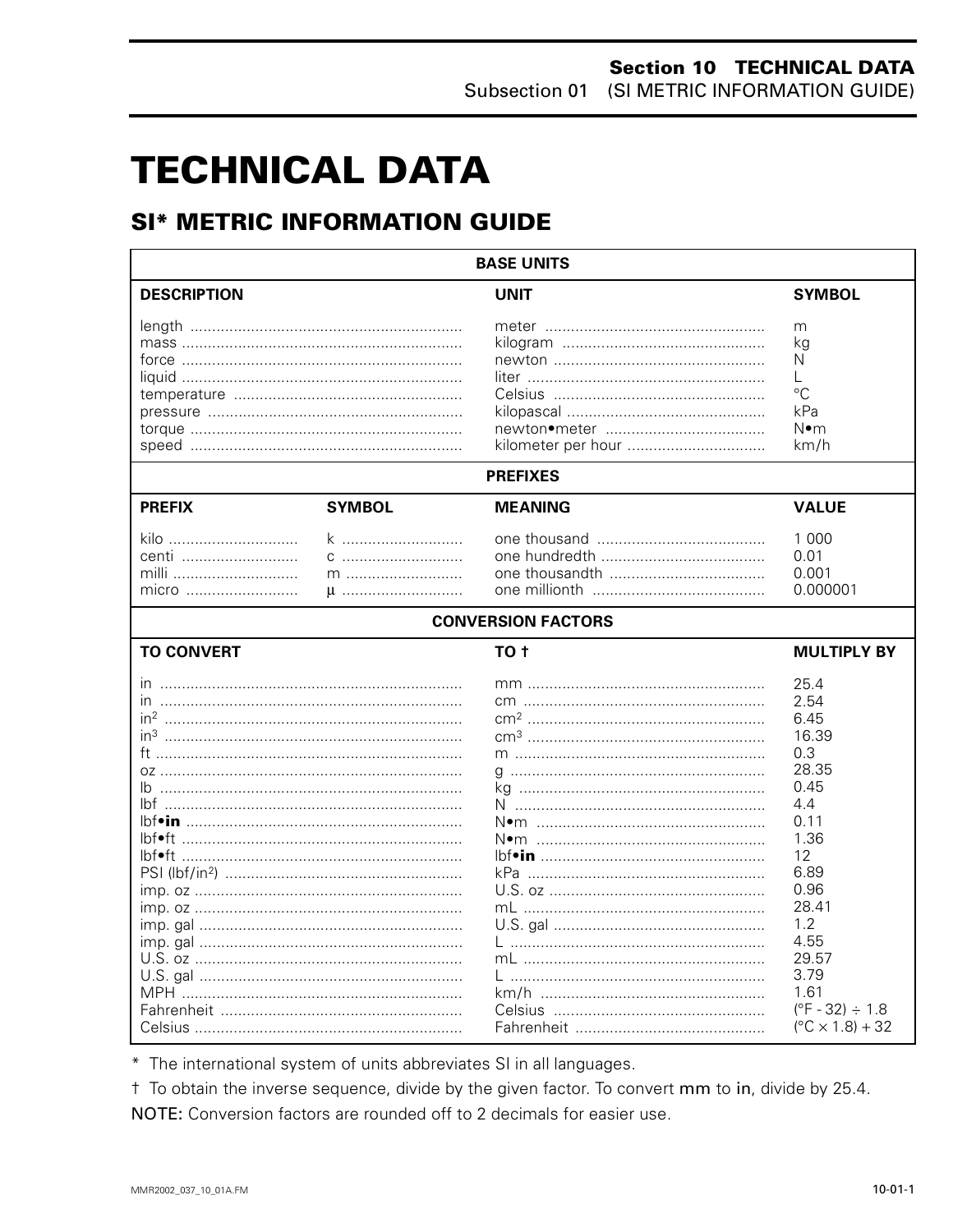#### **Section 10 TECHNICAL DATA** Subsection 02 (ENGINES)

|  | VEHICLE MODEL                                      |                                                                                             |                                         |                                               | <b>TUNDRAR</b>                                             | <b>SKANDIC LT</b>                          |  |  |
|--|----------------------------------------------------|---------------------------------------------------------------------------------------------|-----------------------------------------|-----------------------------------------------|------------------------------------------------------------|--------------------------------------------|--|--|
|  | <b>ENGINE TYPE</b>                                 |                                                                                             |                                         |                                               | 277                                                        | 443                                        |  |  |
|  | Number of Cylinders                                |                                                                                             |                                         |                                               | $\mathbf{1}$                                               | $\overline{2}$                             |  |  |
|  | <b>Bore</b>                                        |                                                                                             |                                         | $mm$ (in)                                     | 72.00 (2.835)                                              | 67.5 (2.6575)                              |  |  |
|  | Stroke                                             |                                                                                             |                                         | $mm$ (in)                                     | 66.00 (2.598)                                              | 61.0 (2.402)                               |  |  |
|  | Displacement                                       |                                                                                             |                                         | $cm3$ (in <sup>3</sup> )                      | 268.7 (16.40)                                              | 436.6 (26.64)                              |  |  |
|  |                                                    | <b>Compression Ratio (corrected)</b>                                                        |                                         |                                               |                                                            | 6.4                                        |  |  |
|  |                                                    | Maximum Power Engine Speed $\odot$                                                          |                                         | $± 100$ RPM                                   |                                                            | 6900                                       |  |  |
|  | <b>Piston Ring Type</b>                            |                                                                                             |                                         | 1 <sup>st</sup> /2 <sup>nd</sup>              |                                                            | ST/R                                       |  |  |
|  | Ring End Gap                                       |                                                                                             | (new)<br>(wear limit)                   | $mm$ (in)<br>$mm$ (in)                        | 0.25(.010)<br>1.0(0.039)                                   | 0.2(0.008)<br>1.0(0.039)                   |  |  |
|  |                                                    | Ring/Piston Groove Clearance                                                                | (new)<br>(wear limit)                   | $mm$ (in)<br>$mm$ (in)                        | 0.025(.001)<br>$0.2$ (.008)                                | 0.04(0.0016)<br>0.2(0.0079)                |  |  |
|  |                                                    | Piston/Cylinder Wall Clearance                                                              | (new)<br>(wear limit)                   | $\pm$ 0.016 mm ( $\pm$ .0006 in)<br>$mm$ (in) | 0.080(.0031)<br>$0.2$ (.008)                               | $0.080(0.0031)$ <sup>①</sup><br>0.2(0.008) |  |  |
|  |                                                    | $mm$ (in)<br>(new)<br><b>Connecting Rod Big End Axial Play</b><br>(wear limit)<br>$mm$ (in) |                                         |                                               | $0.20$ $(.0079)$<br>1.0(0.0394)                            |                                            |  |  |
|  |                                                    | Max. Crankshaft End-Play 2                                                                  |                                         | $mm$ (in)                                     |                                                            | 0.3(012)                                   |  |  |
|  |                                                    | Max. Crankshaft Deflection Measured at PTO                                                  |                                         | $mm$ (in)                                     |                                                            | 0.08(0.0031)                               |  |  |
|  |                                                    | <b>Magneto Generator Output</b>                                                             |                                         | W                                             |                                                            | 240                                        |  |  |
|  | Ignition Type                                      |                                                                                             |                                         |                                               |                                                            | CDI                                        |  |  |
|  |                                                    | Spark Plug Make and Type                                                                    |                                         |                                               |                                                            | <b>NGK BR9ES</b>                           |  |  |
|  | <b>Spark Plug Gap</b>                              |                                                                                             |                                         | $± 0.05$ mm ( $± .002$ in)                    |                                                            | 0.45(.018)                                 |  |  |
|  |                                                    | Ignition Timing BTDC 4 8                                                                    |                                         | $mm$ (in)                                     | 3.61(.142)                                                 | 2.79(0.110)                                |  |  |
|  | Trigger Coil Air Gap                               |                                                                                             |                                         | $mm$ (in)                                     | $0.50 - 0.70$ (.020 - .028)<br>$0.45 - 0.55$ (.018 - .022) |                                            |  |  |
|  | Trigger Coil 5                                     |                                                                                             |                                         | Ω                                             | $160 - 180$                                                |                                            |  |  |
|  | Generating Coil 5                                  |                                                                                             |                                         | Ω                                             | $5.1 - 6.2$                                                |                                            |  |  |
|  | Lighting Coil 5                                    |                                                                                             |                                         | Ω                                             | $0.17 - 0.21$                                              |                                            |  |  |
|  | High Tension Coil 5                                |                                                                                             | Primary                                 | Ω                                             | N.A.                                                       |                                            |  |  |
|  |                                                    |                                                                                             | Secondary<br>$k\Omega$                  |                                               | $0.9 - 1.1$                                                |                                            |  |  |
|  | <b>Carburetor Type</b>                             |                                                                                             |                                         | PT0/MAG                                       | 1 x VM 34                                                  | 1 x VM 32-19121                            |  |  |
|  | Main Jet                                           |                                                                                             |                                         | PT0/MAG                                       | 200                                                        | 180                                        |  |  |
|  | Needle Jet                                         |                                                                                             |                                         |                                               | 159 0-8                                                    | 159 0-0                                    |  |  |
|  | Pilot Jet                                          |                                                                                             |                                         |                                               | 40                                                         | 50                                         |  |  |
|  |                                                    | Needle Identification - Clip Position                                                       |                                         |                                               | 6DH4                                                       | 6DGY12-3                                   |  |  |
|  | Slide Cut-Away<br><b>Float Adjustment</b>          |                                                                                             |                                         | $± 1$ mm ( $± .040$ in)                       | 2.5                                                        | 3                                          |  |  |
|  |                                                    | Air Screw Adjustment                                                                        |                                         | $± 1/16$ Turn                                 | 23.9 (.94)<br>$1 - 1/2$<br>$\mathbf{1}$                    |                                            |  |  |
|  | <b>Idle Speed RPM</b>                              |                                                                                             |                                         | $±$ 200 RPM                                   | 1650                                                       |                                            |  |  |
|  |                                                    | Gas Type/Pump Octane Number                                                                 |                                         |                                               | Unleaded/87                                                |                                            |  |  |
|  | Gas/Oil Ratio                                      |                                                                                             |                                         |                                               | Injection                                                  |                                            |  |  |
|  | Type                                               |                                                                                             |                                         | Radial fan                                    |                                                            | Axial fan                                  |  |  |
|  |                                                    |                                                                                             | Deflection                              | $mm$ (in)                                     | N.A.                                                       | $9 - 10(35 - 39)$                          |  |  |
|  | Axial Fan Belt Adjustment<br>Force $@$<br>kg (lbf) |                                                                                             |                                         |                                               | N.A.                                                       | 5(11)                                      |  |  |
|  |                                                    | <b>Thermostat Opening Temperature</b>                                                       |                                         | $^{\circ}$ C ( $^{\circ}$ F)                  | N.A.                                                       |                                            |  |  |
|  |                                                    | <b>Radiator Cap Opening Pressure</b>                                                        |                                         | kPa (PSI)                                     | N.A.                                                       |                                            |  |  |
|  |                                                    | <b>Drive Pulley Retaining Screw</b>                                                         |                                         |                                               | $\circledcirc$                                             | $\circledR$                                |  |  |
|  |                                                    | <b>Exhaust Manifold Nuts or Bolts</b>                                                       |                                         |                                               | 25(18)                                                     | 22(16)                                     |  |  |
|  |                                                    | <b>Magneto Ring Nut</b>                                                                     |                                         |                                               | 100 (73.34)                                                | 105(77)                                    |  |  |
|  | ENGINE COLD<br>N•m (lb•ft)                         | <b>Crankcase Nuts or Screws</b>                                                             |                                         | M6<br>M8                                      | 22 (16)<br>21(15)                                          | 9(6.5)<br>22 (16)                          |  |  |
|  |                                                    |                                                                                             | Crankcase/Engine Support Nuts or Screws |                                               |                                                            | 40 (29)                                    |  |  |
|  |                                                    | <b>Cylinder Head Nuts</b>                                                                   |                                         |                                               | 26 (19)<br>22(16)                                          |                                            |  |  |
|  |                                                    |                                                                                             | Crankcase/Cylinder Nuts or Screws       |                                               |                                                            | N.A.                                       |  |  |
|  |                                                    | Axial Fan Shaft Nut                                                                         |                                         |                                               | N.A.                                                       | 48 (35)                                    |  |  |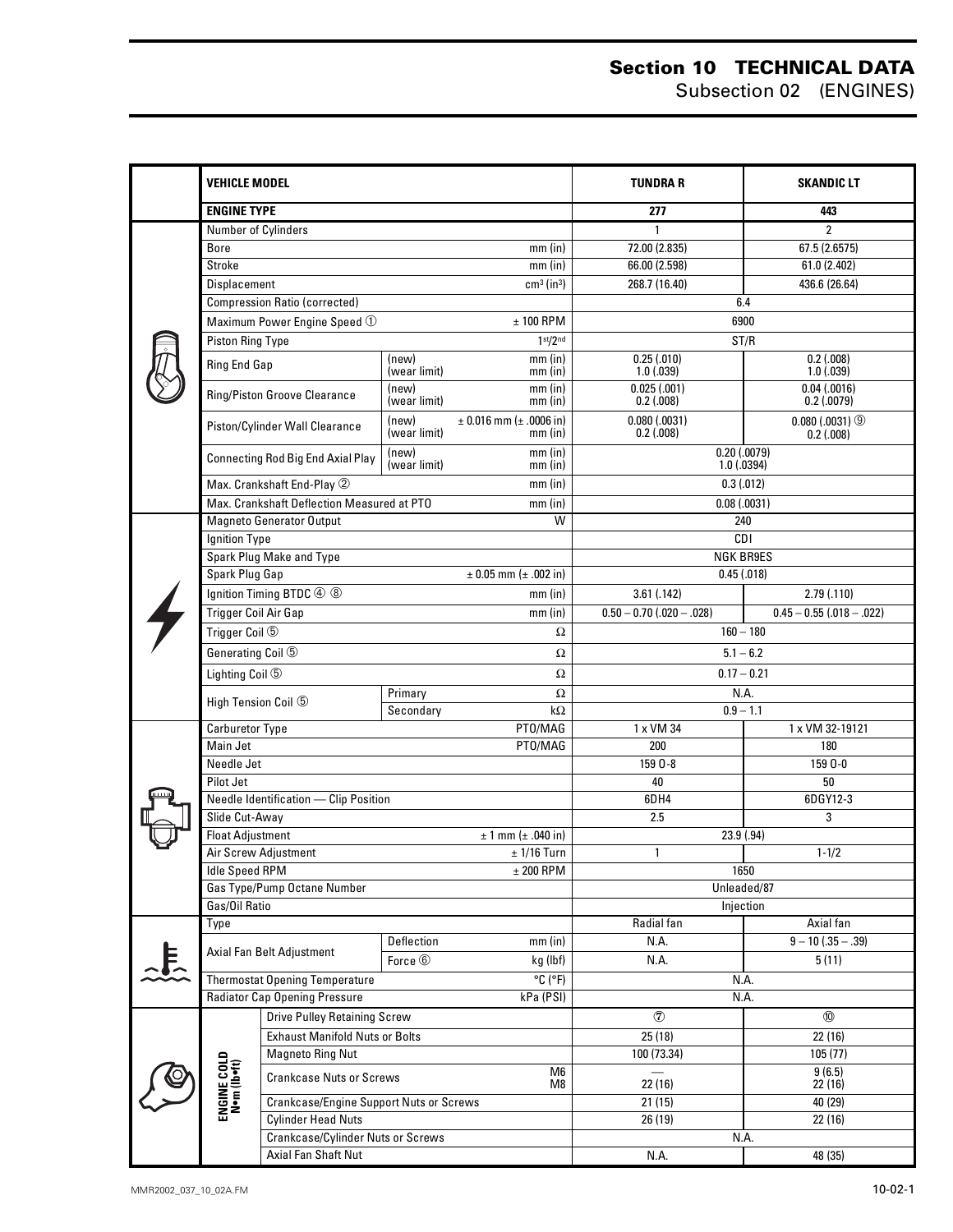#### **Section 10 TECHNICAL DATA**

Subsection 02 (ENGINES)

|   | <b>VEHICLE MODEL</b>        |                                            |                                             |                                           | <b>SKANDIC WT</b><br><b>SKANDIC SWT</b> | <b>SKANDIC WT LC</b>        |  |
|---|-----------------------------|--------------------------------------------|---------------------------------------------|-------------------------------------------|-----------------------------------------|-----------------------------|--|
|   | <b>ENGINE TYPE</b>          |                                            |                                             |                                           | 503                                     | 593                         |  |
|   | Number of Cylinders         |                                            |                                             |                                           | 2                                       |                             |  |
|   | <b>Bore</b>                 |                                            |                                             | mm (in)                                   | 72.0 (2.835)                            | 76.00 (2.992)               |  |
|   | Stroke                      |                                            |                                             | mm (in)                                   | 61.0 (2.402)                            | 65.8 (2.591)                |  |
|   | Displacement                |                                            |                                             | $cm3$ (in <sup>3</sup> )                  | 496.7 (30.31)                           | 597.0 (36.43)               |  |
|   |                             | <b>Compression Ratio (corrected)</b>       |                                             |                                           | 6.2                                     | 6.7                         |  |
|   |                             | Maximum Power Engine Speed $\odot$         |                                             | $± 100$ RPM                               | 6750                                    | 7000                        |  |
|   | Piston Ring Type            |                                            |                                             | 1 <sup>st</sup> /2 <sup>nd</sup>          | ST/R                                    | <b>ST</b>                   |  |
|   | Ring End Gap                |                                            | (new)<br>(wear limit)                       | mm (in)<br>mm (in)                        | 0.2(0.0079)<br>1.0(0.039)               | 0.4(0.016)<br>1.0(0.039)    |  |
|   |                             | Ring/Piston Groove Clearance               | (new)<br>mm (in)<br>(wear limit)<br>mm (in) |                                           | $0.04$ $(.0016)$<br>$0.2$ (.0079)       |                             |  |
|   |                             | Piston/Cylinder Wall Clearance             | (new)<br>(wear limit)                       | $± 0.016$ mm ( $± .0006$ in)<br>$mm$ (in) | 0.9(0.0035)<br>0.2(0.0079)              | 0.12(0.0047)<br>0.2(0.0079) |  |
|   |                             | <b>Connecting Rod Big End Axial Play</b>   | (new)<br>(wear limit)                       | mm (in)<br>$mm$ (in)                      | 0.2(0.0079)<br>1.0(0.0394)              | 0.39(0.0154)<br>1.2(.0472)  |  |
|   |                             | Max. Crankshaft End-Play 2                 |                                             | $mm$ (in)                                 | 0.3(0.012)                              |                             |  |
|   |                             | Max. Crankshaft Deflection Measured at PTO |                                             | $mm$ (in)                                 | 0.06(0.0024)                            | 0.08(0.0031)                |  |
|   |                             | <b>Magneto Generator Output</b>            |                                             | $\overline{W}$                            | 240                                     | 290                         |  |
|   | Ignition Type               |                                            |                                             |                                           |                                         | <b>CDI</b>                  |  |
|   |                             | Spark Plug Make and Type                   |                                             |                                           | <b>NGK BR9ES</b>                        | <b>NGK BR9ECS</b>           |  |
|   | Spark Plug Gap              |                                            |                                             | $± 0.05$ mm ( $± .002$ in)                | 0.45(.018)                              | 0.5(.02)                    |  |
|   |                             | Ignition Timing BTDC 4 8                   |                                             | mm (in)                                   | 1.66(.065)                              | 3.00(.118)                  |  |
|   | <b>Trigger Coil Air Gap</b> |                                            |                                             | $mm$ (in)                                 | $0.45 - 0.55$ $(.018 - .021)$           | $0.55 - 1.45$ (.022 - .057) |  |
|   | Trigger Coil 5              |                                            |                                             | Ω                                         | $140 - 180$                             | $190 - 300$                 |  |
|   | Generating Coil 5           |                                            |                                             | Ω                                         | $230 - 330$                             | $11.6 - 21.6$               |  |
|   | Lighting Coil 5             |                                            |                                             | Ω                                         | $0.23 - 0.28$                           | $0.10 - 0.40$               |  |
|   | High Tension Coil 5         |                                            | Primary                                     | Ω                                         | N.A.                                    | $0.3 - 0.7$                 |  |
|   |                             |                                            | Secondary                                   | $k\Omega$                                 | $5.1 - 6.3$                             | $8 - 16.5$                  |  |
|   | Carburetor Type             |                                            |                                             | PT0/MAG                                   | 2 x VM 34-19084                         | 2 x VM 38-19111             |  |
|   | Main Jet                    |                                            |                                             | PT0/MAG                                   | 185                                     | 330                         |  |
|   | Needle Jet                  |                                            |                                             |                                           | 159 P-1                                 | 480 P-9                     |  |
|   | Pilot Jet                   | Needle Identification - Clip Position      |                                             |                                           | 40<br>6DH2-3<br>6FL14-5                 |                             |  |
|   | Slide Cut-Away              |                                            |                                             |                                           | 2.5                                     |                             |  |
|   | <b>Float Adjustment</b>     |                                            |                                             | $± 1$ mm ( $± .040$ in)                   | 23.9 (.937)<br>18.1 (.710)              |                             |  |
|   |                             | Air Screw Adjustment                       |                                             | $±$ 1/16 Turn                             | $1 - 1/4$                               | $1 - 1/2$                   |  |
|   | <b>Idle Speed RPM</b>       |                                            |                                             | $±$ 200 RPM                               | 1650                                    | 1900                        |  |
|   |                             | Gas Type/Pump Octane Number                |                                             |                                           | Unleaded/87                             |                             |  |
|   | Gas/Oil Ratio               |                                            |                                             |                                           | Injection                               |                             |  |
|   | Type                        |                                            |                                             |                                           | Axial fan                               | Liquid                      |  |
|   |                             | Axial Fan Belt Adjustment                  | Deflection<br>$mm$ (in)                     |                                           | $9 - 10$ (.35 - .39)                    | N.A.                        |  |
| 怎 |                             |                                            | Force $@$                                   | kg (lbf)                                  | 5(11)                                   | N.A.                        |  |
|   |                             | <b>Thermostat Opening Temperature</b>      |                                             | $\overline{C(P)}$                         | N.A.                                    | 42 (108)                    |  |
|   |                             | <b>Radiator Cap Opening Pressure</b>       |                                             | kPa (PSI)                                 | N.A.<br>100 (14.5)                      |                             |  |
|   |                             | <b>Drive Pulley Retaining Screw</b>        |                                             |                                           | $\circledcirc$                          |                             |  |
|   |                             | <b>Exhaust Manifold Nuts or Bolts</b>      |                                             |                                           | 22 (16)                                 | 23(17)                      |  |
|   |                             | <b>Magneto Ring Nut</b>                    |                                             |                                           | 105(77)                                 | 125 (92)                    |  |
|   | ENGINE COLD<br>N•m (lb•ft)  | <b>Crankcase Nuts or Screws</b>            |                                             | M6<br>M8                                  | $\equiv$<br>22 (16)<br>39 (29)          | 9(6.5)<br>23(17)            |  |
|   |                             |                                            | Crankcase/Engine Support Nuts or Screws     |                                           |                                         | 35(26)                      |  |
|   |                             | <b>Cylinder Head Nuts</b>                  |                                             |                                           | 22(16)                                  | 29 (21)                     |  |
|   |                             | Crankcase/Cylinder Nuts or Screws          |                                             |                                           | N.A.                                    | 29 (21)                     |  |
|   |                             | <b>Axial Fan Shaft Nut</b>                 |                                             |                                           | 48 (35)                                 | N.A.                        |  |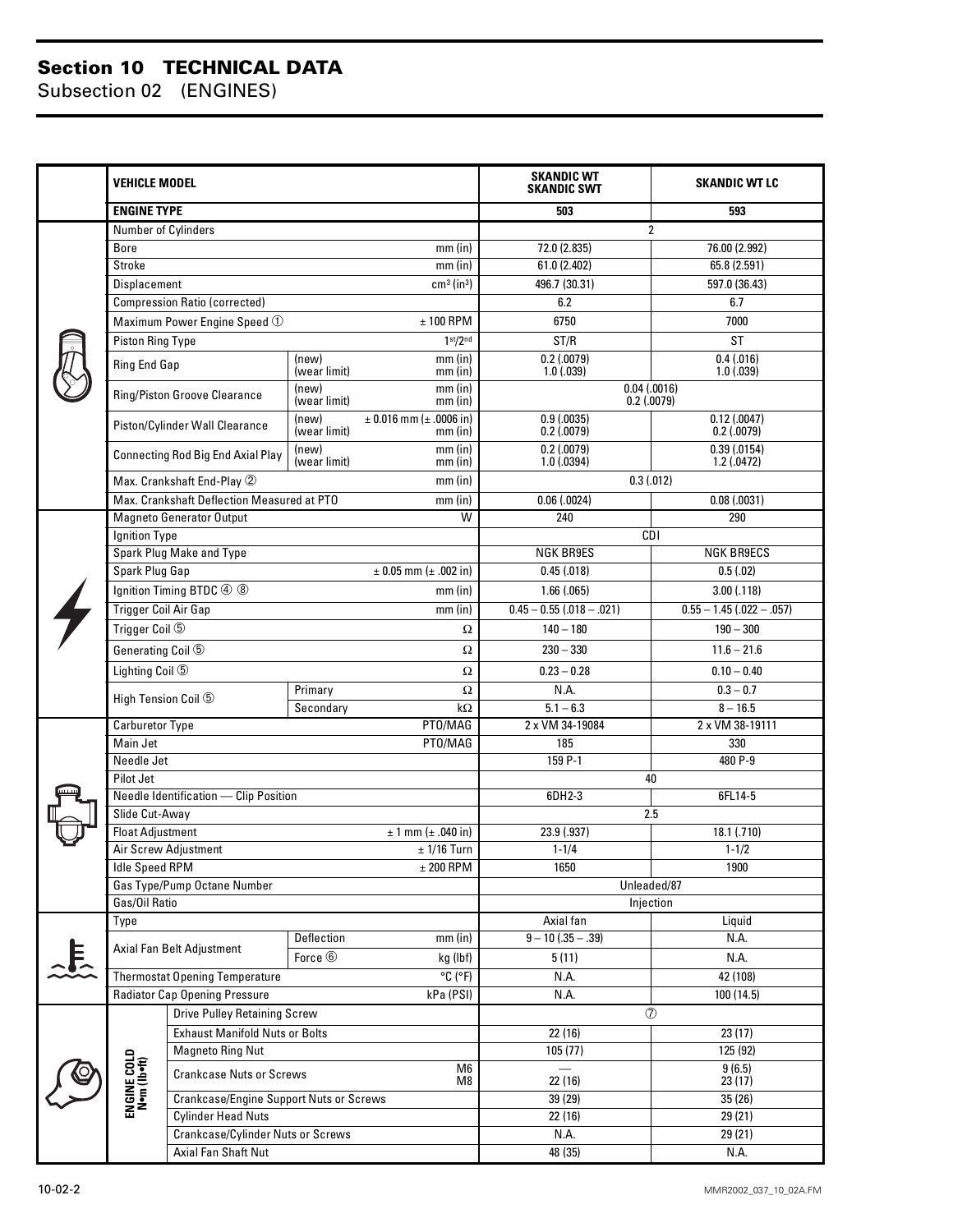|        | <b>VEHICLE MODEL</b>                                |                                                  |            |                                    | <b>TUNDRA R</b>                                                | <b>SKANDIC LT</b>                 |  |  |
|--------|-----------------------------------------------------|--------------------------------------------------|------------|------------------------------------|----------------------------------------------------------------|-----------------------------------|--|--|
|        | <b>ENGINE TYPE</b>                                  |                                                  |            |                                    | 277                                                            | 443                               |  |  |
|        | <b>Chain Drive Ratio</b>                            |                                                  |            |                                    | 14/25                                                          | 17/44                             |  |  |
|        |                                                     | Pitch<br>in                                      |            | 1/2                                | 3/8                                                            |                                   |  |  |
|        | Chain                                               | Type/Links Qty/Plates Qty                        |            |                                    | Single/62                                                      | <b>Silent 70/11</b>               |  |  |
|        |                                                     | Type of Drive Pulley                             |            |                                    | Bombardier Lite                                                | Comet                             |  |  |
|        |                                                     | Ramp Identification                              |            |                                    | N.A.                                                           | U53                               |  |  |
|        |                                                     | Calibration Screw Position or Calibration Part 1 |            |                                    | $1143 - 1 \times C$ , $3 \times S3.4$                          |                                   |  |  |
|        | <b>Drive Pulley</b>                                 | <b>Spring Color</b>                              |            |                                    | Turquoise                                                      | Silver/Black                      |  |  |
|        |                                                     | Spring Length                                    |            | $± 1.5$ mm ( $± .060$ in)          | 85.3 (3.36)                                                    | 78.99 (3.11)                      |  |  |
|        |                                                     | Clutch Engagement<br>$± 100$ RPM                 |            |                                    | 3000                                                           | 3200                              |  |  |
|        |                                                     | Type of Driven Pulley                            |            |                                    | Tundra reverse                                                 | LPV27                             |  |  |
|        | Driven Pulley                                       | <b>Spring Preload</b>                            |            | $\pm$ 0.7 kg ( $\pm$ 1.5 lb)       |                                                                | N.A.                              |  |  |
|        |                                                     | Cam Angle                                        |            | degree                             | 37.8                                                           | 40                                |  |  |
|        | <b>Pulley Distance Z</b>                            |                                                  |            | $mm$ (in)                          | $37.0 \pm 0.5 (1.457 \pm .020)$                                | $39 \pm 0.75$ (1.535 $\pm$ 0.030) |  |  |
|        |                                                     | Χ                                                |            | mm(in)                             | $36.0 \pm 0.5 (1.417 \pm .020)$                                | $37 \pm 0.75$ (1.46 $\pm$ 0.030)  |  |  |
|        | Offset                                              | $Y - X$                                          |            | MIN.                               | $1.0 \pm 0.5$                                                  | $0.75 - 2.25$                     |  |  |
|        |                                                     | MAX.                                             |            |                                    | $(.039 \pm .020)$                                              | $(.030-.086)$                     |  |  |
|        | Drive Belt Part Number (P/N)                        |                                                  |            |                                    | 414 827 600                                                    | 414 633 800                       |  |  |
|        | Drive Belt Width (new) 2                            |                                                  |            | $mm$ (in)                          | $33.3(1-5/16)$                                                 | $34.6(1-3/8)$                     |  |  |
|        | <b>Drive Belt Adjustment</b>                        | Deflection<br>$\pm 5$ mm ( $\pm 13/64$ in)       |            |                                    | $32(1-1/4)$                                                    |                                   |  |  |
|        |                                                     |                                                  | Force 3    | kg (lbf)                           | 6.8(15)                                                        | 11.3(25)                          |  |  |
|        |                                                     | Width                                            |            | cm (in)                            |                                                                | 38.1 (15.0)                       |  |  |
|        |                                                     | Length                                           |            | cm (in)                            | 354 (139)                                                      | 396.8 (156.2)                     |  |  |
|        | Track                                               | <b>Profile Height</b>                            |            | $mm$ (in)                          | 18.4 (.724)                                                    | 25(1)                             |  |  |
|        |                                                     |                                                  | Deflection | mm<br>(in)                         | $35 - 40$<br>$(1-3/8 - 1-9/16)$                                | $40 - 50$<br>$(1-9/16 - 1-31/32)$ |  |  |
|        |                                                     | Adjustment                                       | Force 4    | kg (lbf)                           |                                                                | 7.3(16)                           |  |  |
|        |                                                     |                                                  | Track      |                                    | Torque reaction slide                                          | <b>Skandic WT</b>                 |  |  |
|        | <b>Suspension Type</b>                              |                                                  | Ski        |                                    | Telescopic strut                                               |                                   |  |  |
|        | Length                                              |                                                  |            | cm (in)                            | 284.5 (112)<br>302.0 (118.9)                                   |                                   |  |  |
|        | Width                                               |                                                  |            | cm (in)                            | 95.3 (37.5)                                                    | 96.0 (37.8)                       |  |  |
|        | Height                                              |                                                  |            | cm (in)                            | 114 (44.9)                                                     | 129.5(51)                         |  |  |
|        | Ski Stance                                          |                                                  |            | cm (in)                            | 81.3 (32.0)                                                    | 82 (32.3)                         |  |  |
|        | <b>Toe-Out and Camber</b>                           |                                                  |            | $mm$ (in)                          | 0(0)                                                           | 5(3/16)                           |  |  |
|        |                                                     |                                                  |            | degree                             | 0                                                              | $-2$                              |  |  |
| $\sum$ | Mass (dry)                                          |                                                  |            | kg (lb)                            | 173 (380)                                                      | 212 (467)                         |  |  |
|        | <b>Ground Contact Area</b>                          |                                                  |            | cm <sup>2</sup> (in <sup>2</sup> ) | 7570 (1173)                                                    | 8811.3 (1365.8)                   |  |  |
|        | <b>Ground Contact Pressure</b>                      |                                                  |            | kPa (PSI)                          | 2.24(.325)<br>2.41(.350)                                       |                                   |  |  |
|        | <b>Frame Material</b><br><b>Bottom Pan Material</b> |                                                  |            |                                    | Steel                                                          |                                   |  |  |
|        | <b>Hood Material</b>                                |                                                  |            |                                    | Polyethylene high density<br>Polyethylene high density<br>RRIM |                                   |  |  |
|        | Battery                                             |                                                  |            | V (A.h)                            | N.A.                                                           |                                   |  |  |
|        | Headlight<br>W                                      |                                                  |            |                                    | H4 60/55                                                       |                                   |  |  |
|        | <b>Taillight and Stoplight</b>                      |                                                  |            | W                                  | 8/27                                                           |                                   |  |  |
|        | <b>Tachometer and Speedometer Bulb</b>              |                                                  |            | W                                  | N.A.<br>3                                                      |                                   |  |  |
|        | Fuel and Temperature Gauge Bulb                     |                                                  |            | W                                  | N.A.                                                           |                                   |  |  |
|        | Fuse                                                | <b>Starter Solenoid</b><br>Α                     |            |                                    | N.A.                                                           |                                   |  |  |
|        |                                                     | Tachometer<br>А                                  |            |                                    |                                                                | N.A.                              |  |  |
|        | <b>Fuel Tank</b>                                    |                                                  |            | L(U.S. gal)                        | 26(6.9)                                                        | 37(9.8)                           |  |  |
|        | <b>Chaincase Gearbox</b>                            |                                                  |            | mL (U.S.oz)                        | 250 (8.5)                                                      |                                   |  |  |
|        | Cooling System 7                                    |                                                  |            | L(U.S. oz)                         | N.A.                                                           |                                   |  |  |
|        | Injection Oil Reservoir                             |                                                  |            | $L$ (U.S. oz)                      | 1.9(64)                                                        | 2.5(84.5)                         |  |  |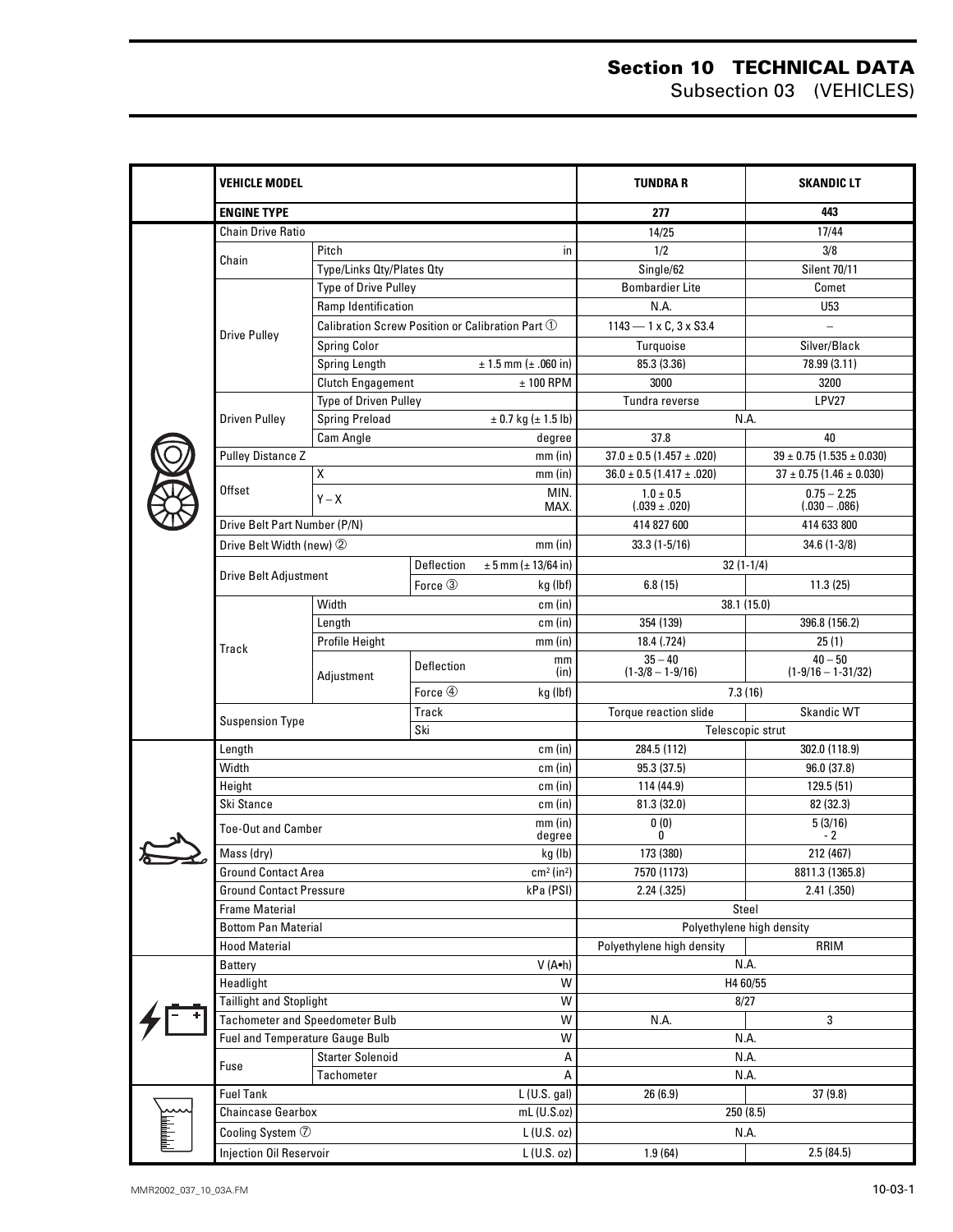#### **Section 10 TECHNICAL DATA**

Subsection 03 (VEHICLES)

|                 | <b>VEHICLE MODEL</b>                  |                                        |            |                                                  | <b>SKANDIC WT</b>                        | <b>SKANDIC SWT</b>          | <b>SKANDIC WT LC</b> |  |  |
|-----------------|---------------------------------------|----------------------------------------|------------|--------------------------------------------------|------------------------------------------|-----------------------------|----------------------|--|--|
|                 | <b>ENGINE TYPE</b>                    |                                        |            |                                                  | 503                                      | 503                         | 593                  |  |  |
|                 | <b>Chain Drive Ratio</b>              |                                        |            |                                                  | N.A.                                     |                             |                      |  |  |
|                 |                                       | Pitch                                  |            | in.                                              |                                          | N.A.                        |                      |  |  |
|                 | Chain                                 | Type/Links Oty/Plates Oty              |            |                                                  |                                          | N.A.                        |                      |  |  |
|                 |                                       | Type of Drive Pulley                   |            |                                                  | <b>TRA</b>                               |                             |                      |  |  |
|                 |                                       | Ramp Identification                    |            |                                                  | 290 <sup>(5)</sup>                       | 290 <sup>(5)</sup>          | 290 <sup>6</sup>     |  |  |
|                 | <b>Drive Pulley</b>                   |                                        |            | Calibration Screw Position or Calibration Part 1 | 4                                        | $\overline{2}$              | 4                    |  |  |
|                 |                                       | <b>Spring Color</b>                    |            |                                                  | Yellow/Orange                            | Yellow/Orange               | Red/Red              |  |  |
|                 |                                       | Spring Length                          |            | $± 1.5$ mm ( $± .060$ in)                        | 110 (4.331)                              | 110 (4.331)                 | 99 (3.897)           |  |  |
|                 |                                       | <b>Clutch Engagement</b>               |            | $±100$ RPM                                       | 3000                                     | 3000                        | 2500                 |  |  |
|                 |                                       | Type of Driven Pulley                  |            |                                                  | Cam                                      |                             |                      |  |  |
|                 | <b>Driven Pulley</b>                  | <b>Spring Preload</b>                  |            | $\pm$ 0.7 kg ( $\pm$ 1.5 lb)                     | 7.0(15.4)                                |                             |                      |  |  |
|                 |                                       | Cam Angle                              |            | degree                                           | 40                                       |                             |                      |  |  |
|                 | <b>Pulley Distance Z</b>              |                                        |            | $mm$ (in)                                        | $32.3 \pm 0.75 (1.346 \pm .030)$         |                             |                      |  |  |
|                 |                                       | Χ                                      |            | $mm$ (in)                                        | 35.0 (1.380)                             |                             |                      |  |  |
|                 | Offset                                | MIN.                                   |            |                                                  | $0.75 - 2.25$                            |                             |                      |  |  |
|                 |                                       | $Y - X$<br>MAX.                        |            |                                                  |                                          | $(.030 - .086)$             |                      |  |  |
|                 |                                       | Drive Belt Part Number (P/N)           |            |                                                  |                                          | 414 633 800                 |                      |  |  |
|                 | Drive Belt Width (new) 2              |                                        |            | $mm$ (in)                                        |                                          | $34.6(1-3/8)$               |                      |  |  |
|                 |                                       |                                        | Deflection | $± 5$ mm ( $± 13/64$ in)                         | $32(1-1/4)$                              |                             |                      |  |  |
|                 | <b>Drive Belt Adjustment</b>          |                                        | Force 3    | kg (lbf)                                         |                                          | 11.3(25)                    |                      |  |  |
|                 |                                       | Width<br>cm (in)                       |            |                                                  | 50.0 (19.7)<br>50.0 (19.7)<br>60.0(23.6) |                             |                      |  |  |
|                 |                                       | Length                                 |            | cm (in)                                          | 396.8 (156.2)                            |                             |                      |  |  |
|                 | Track                                 | Profile Height<br>mm (in)              |            |                                                  | 23.5 (.925)                              | 23.5 (.925)<br>31.8 (1.250) |                      |  |  |
|                 |                                       | Adjustment                             | Deflection | $mm$ (in)                                        | $40 - 50(1 - 9/16 - 1 - 31/32)$          |                             |                      |  |  |
|                 |                                       |                                        | Force 4    | kg (lbf)                                         | 7.3(16)                                  |                             |                      |  |  |
|                 |                                       | Track                                  |            |                                                  |                                          | Skandic WT                  |                      |  |  |
|                 | <b>Suspension Type</b>                |                                        | Ski        |                                                  |                                          | Telescopic strut            |                      |  |  |
|                 | Length                                |                                        |            | cm (in)                                          | 302.0 (118.9)                            | 315.0 (124.0)               | 315.0 (124.0)        |  |  |
|                 | Width                                 |                                        |            | cm (in)                                          | 104.5 (41.1)                             | 110.0 (43.3)                | 110.0 (43.3)         |  |  |
|                 | Height                                |                                        |            | cm (in)                                          | 129.5 (50.98)                            | 133 (52.4)                  | 122 (48)             |  |  |
|                 | Ski Stance                            |                                        |            | cm (in)                                          | 90.0(35.4)                               |                             |                      |  |  |
|                 | <b>Toe-Out and Camber</b>             |                                        |            | $mm$ (in)<br>degree                              | 5(3/16)<br>$-2$                          |                             |                      |  |  |
|                 | Mass (dry)                            |                                        | kg (lb)    |                                                  | 260 (573)                                | 277 (611)                   | 281 (620)            |  |  |
|                 | Ground Contact Area                   |                                        |            | cm <sup>2</sup> (in <sup>2</sup> )               | 10793 (1672.9)                           | 13986 (2167.8)              | 12335 (1912)         |  |  |
|                 | <b>Ground Contact Pressure</b>        |                                        |            | kPa (PSI)                                        | 2.41(.350)                               | 1.98(.287)                  | 2.28(.331)           |  |  |
|                 | <b>Frame Material</b>                 |                                        |            |                                                  | Steel                                    |                             |                      |  |  |
|                 | <b>Bottom Pan Material</b>            |                                        |            |                                                  | Polyethylene high density                |                             |                      |  |  |
|                 | <b>Hood Material</b>                  |                                        |            |                                                  | RRIM                                     |                             |                      |  |  |
|                 | Battery                               |                                        |            | V (A•h)                                          | 12(20)                                   |                             |                      |  |  |
|                 | Headlight                             |                                        |            | W                                                | H4 60/55                                 |                             |                      |  |  |
|                 | Taillight and Stoplight               |                                        |            | W                                                | 8/27                                     |                             |                      |  |  |
|                 |                                       | <b>Tachometer and Speedometer Bulb</b> |            | W                                                | 3                                        |                             |                      |  |  |
|                 |                                       | Fuel and Temperature Gauge Bulb<br>W   |            |                                                  | N.A.                                     |                             |                      |  |  |
|                 | Fuse                                  | <b>Starter Solenoid</b><br>А           |            |                                                  | 15                                       |                             |                      |  |  |
|                 |                                       | Tachometer<br>A                        |            |                                                  | N.A.                                     |                             |                      |  |  |
|                 | <b>Fuel Tank</b>                      |                                        |            | L(U.S. gal)                                      | 42 (11.1)                                |                             |                      |  |  |
|                 | <b>Chaincase Gearbox</b>              |                                        |            | $mL$ (U.S.oz)                                    | 400 (13.5)                               |                             |                      |  |  |
| <b>SLILLING</b> | Cooling System $\oslash$              |                                        |            | L(U.S. oz)                                       | N.A.                                     | N.A.                        | 4.5 (152)            |  |  |
|                 | L(U.S. oz)<br>Injection Oil Reservoir |                                        |            |                                                  | 2.5(84.5)                                |                             |                      |  |  |